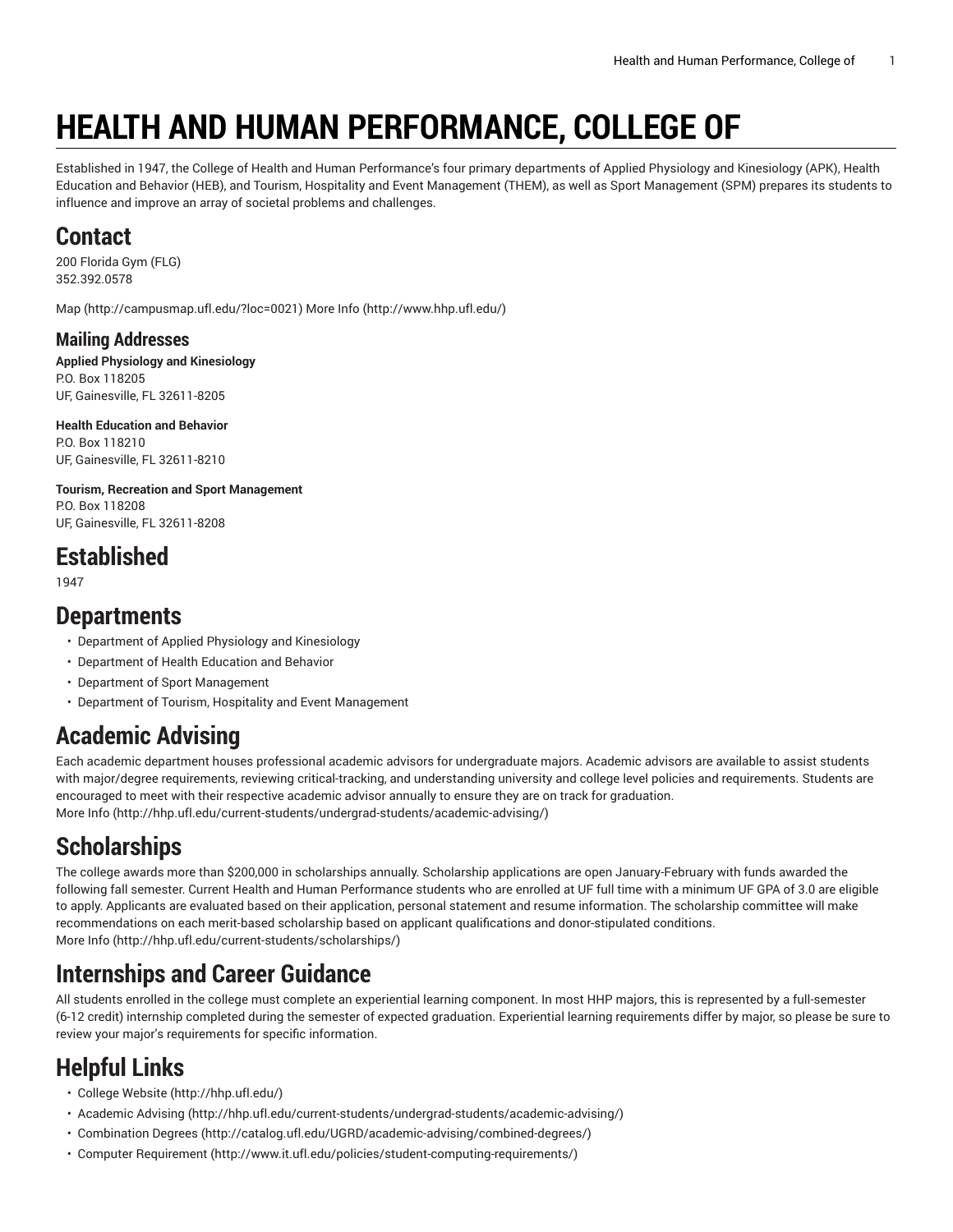- [Dean's](http://hhp.ufl.edu/current-students/undergrad-students/academic-advising/deans-list/) List ([http://hhp.ufl.edu/current-students/undergrad-students/academic-advising/deans-list/\)](http://hhp.ufl.edu/current-students/undergrad-students/academic-advising/deans-list/)
- [Internships \(http://hhp.ufl.edu/current-students/undergrad-students/internship-practicum/](http://hhp.ufl.edu/current-students/undergrad-students/internship-practicum/))
- Student [Involvement](http://hhp.ufl.edu/current-students/student-involvement/) ([http://hhp.ufl.edu/current-students/student-involvement/\)](http://hhp.ufl.edu/current-students/student-involvement/)

#### **Academic Policies**

#### **Academic Contract**

An academic contract is an agreement between the student and advisor that identifies specific actions (grades needed, specific course completion, etc.) which must be completed during an assigned semester or date.

A student may have only one academic contract as a lower-division student and one contract as an upper-division student. A student cannot have an academic contract for consecutive semesters. While on academic contract, **no** I, N or NG grades are permitted.

Calculate [Semester](http://catalog.ufl.edu/UGRD/academic-regulations/grades-grading-policies/) GPA (<http://catalog.ufl.edu/UGRD/academic-regulations/grades-grading-policies/>)

Failure to meet the academic contract can result in, and is not limited to, one or more of the following actions:

- A college hold preventing future registration
- Cancelation of HHP course registration, and/or
- Change to a new major

#### **Admission Requirements**

Students classified as first-semester freshmen at the university will be admitted to the college when they declare a major within the college. At that time, their college classification will become HH.

Students maintain the HH classification as long as they meet the standards set by the college and UF for admission and critical-tracking. Students who are not making satisfactory academic progress may be required to seek admission to another college or to make alternative academic plans.

Students who fall below minimum performance standards will have a registration hold placed on their record. They must meet with an advisor to determine a plan of action before the hold will be removed.

### **Change of Major**

To be considered for a change in major, students must meet the following criteria:

#### **Lower-Division Students**

- Minimum UF GPA
- Minimum critical-tracking GPA as designated by department curriculum
- No deficit points
- Completion of the college's [change of major \(http://hhp.ufl.edu/current-students/undergrad-students/academic-advising/change\\_major/](http://hhp.ufl.edu/current-students/undergrad-students/academic-advising/change_major/)) form
- Must have the ability to complete all tracking requirements by the required tracking term

#### **Upper-Division Students**

- Minimum UF GPA
- Minimum critical-tracking GPA as designated by department curriculum
- No deficit points
- Ability to graduate within 138 credits or 8 semesters (not including summer) without exceeding the maximum credits per semester. (excludes AP/ IB courses not needed for HHP degree program)
- Completed 75% of all critical-tracking courses for the desired major
- Met all writing requirements
- Completed a minimum of 27 credits of the general education requirement
- Completion of the college's [change of major \(http://hhp.ufl.edu/current-students/undergrad-students/academic-advising/change\\_major/](http://hhp.ufl.edu/current-students/undergrad-students/academic-advising/change_major/)) form

Transfer students will not be permitted to change majors into the college.

In addition to the above, the following applies to current and/or previous HHP majors:

- Current HHP majors may not change to another HHP major unless they currently meet that major's criteria.
- Students who were dismissed from a college major cannot change out of HHP and then be re-accepted to the college as a change of major.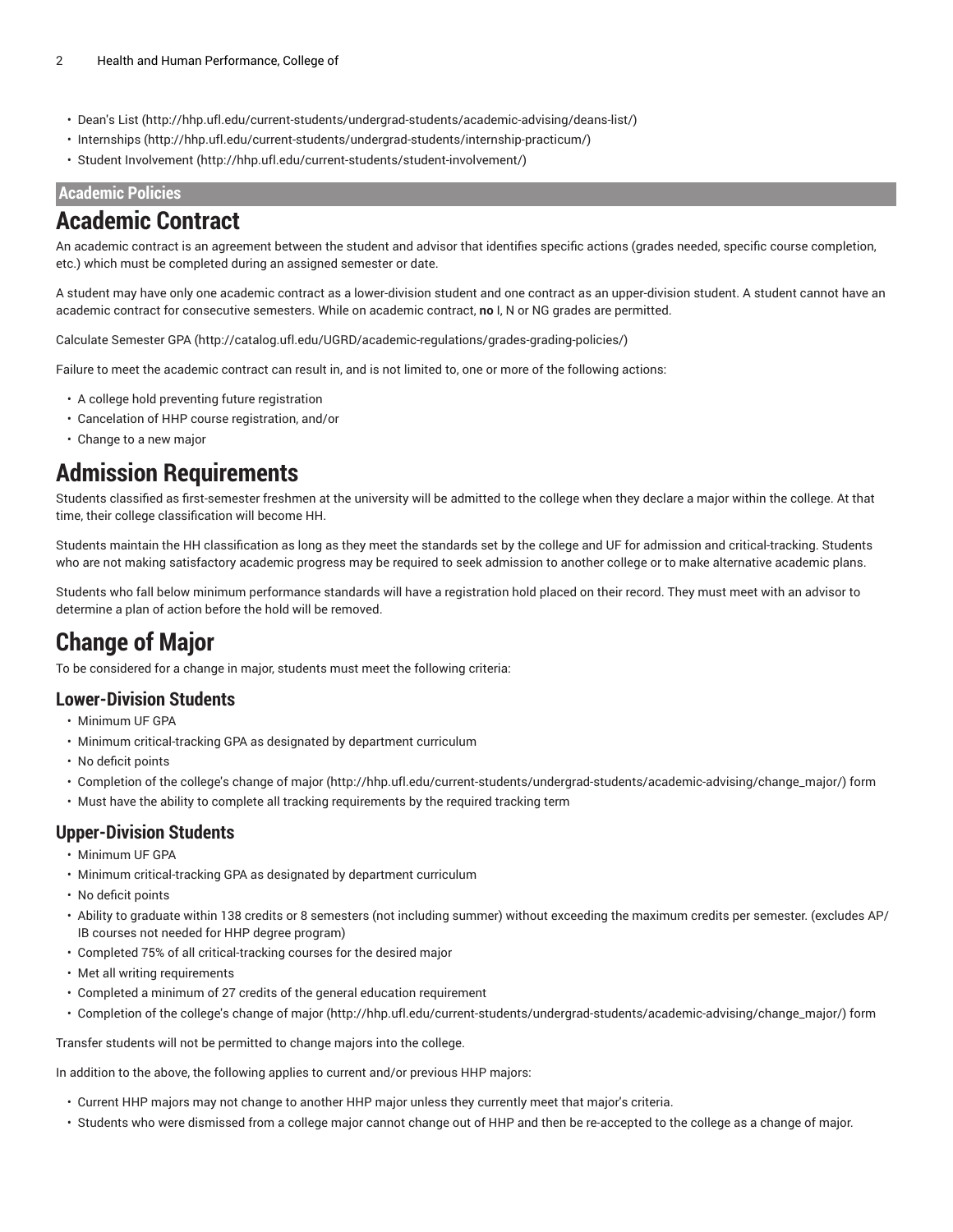# **Combination Degree (4-1) Program**

The combination degree is available with the Bachelor of Science in Health Education, Tourism, Hospitality and Event Management, and Sport Management. The combination degree provides academically talented students the opportunity to complete their bachelor's and master's degrees within the same major in a shorter period of time. The combination degree in health education and behavior is open to all majors. The combination degrees in tourism, hospitality and event management and sport management are limited to majors only. Students should review department guidelines for requirements and criteria needed for successful application. Students should apply for the program as a second semester sophomore/ first semester junior. Students should discuss this option early with their academic advisor and then contact the appropriate program's graduate coordinator for more information.

# **Critical-Tracking Courses**

All critical-tracking courses must be taken at the University of Florida.

- All critical-tracking attempts will be counted toward the critical-tracking GPA.
- Students may retake a critical-tracking course one time only.
- All critical-tracking courses must be completed by the time noted in the catalog for each major.
- Completing tracking courses beyond the specified time is at the advisor's discretion and must be approved by the advisor in advance.
- Any students completing tracking courses during the first semester of the junior year cannot complete any upper-division HHP courses that semester.

[Dean's](http://catalog.ufl.edu/UGRD/academic-programs/academic-honors/#deanslisttext) List (<http://catalog.ufl.edu/UGRD/academic-programs/academic-honors/#deanslisttext>)

### **Drop Policy**

During drop/add, courses can be dropped without penalty. After drop/add, courses may be dropped only through the college's petition process in accordance with university deadlines.

Before completing 60 credits of coursework, students are allowed two unrestricted drops after drop/add. After the completion of 60 credits of UF coursework, students also are allowed two unrestricted drops after drop/add. Students seeking to drop all classes do not have to petition the college; dropping all classes is considered withdrawal and is processed through the Office of the University Registrar in 222 Criser Hall.

If a student is registered for one course only and is seeking to drop that course, this is considered a withdrawal because the student is dropping all courses that semester. Refer to the college withdrawal policy.

### **Dual Degree or Double Major**

The college can permit students to pursue dual degrees in multiple majors.

To request a dual degree the student must:

- Have between 45 and 96 credits (excluding AP, IB, dual enrollment or overseas study credit),
- Have a minimum 3.0 UF GPA at the time the application is submitted, if at least one of the majors is in this college,
- Meet all critical-tracking requirements for the HHP major requested. If one of the majors is outside the college, applicants must get approval from the appropriate college,
- Meet all other college progression standards for both majors and demonstrate potential for success in both majors (successful completion of major and major-related courses without excessive W's, grades less than C or multiple repeats),
- Be able to complete both degrees within 138 credits or eight semesters (not including summer) without exceeding the maximum credits per semester. (Excludes AP/IB courses not needed for HHP degree program.) Additional study is permitted only with the associate dean's approval, and
- Have demonstrated a well-articulated educational goal for which the double major or dual degree is appropriate and/or necessary.

### **Request for Additional Semesters**

Students who wish additional semesters must complete the general petition request and submit it with the graduation plan to their academic advisor.

The request requires:

- Minimum 2.0 UF GPA
- Minimum critical-tracking GPA as designated by department curriculum
- Minimum upper-division GPA as designated by department curriculum
- Minimum major GPA as designated by department curriculum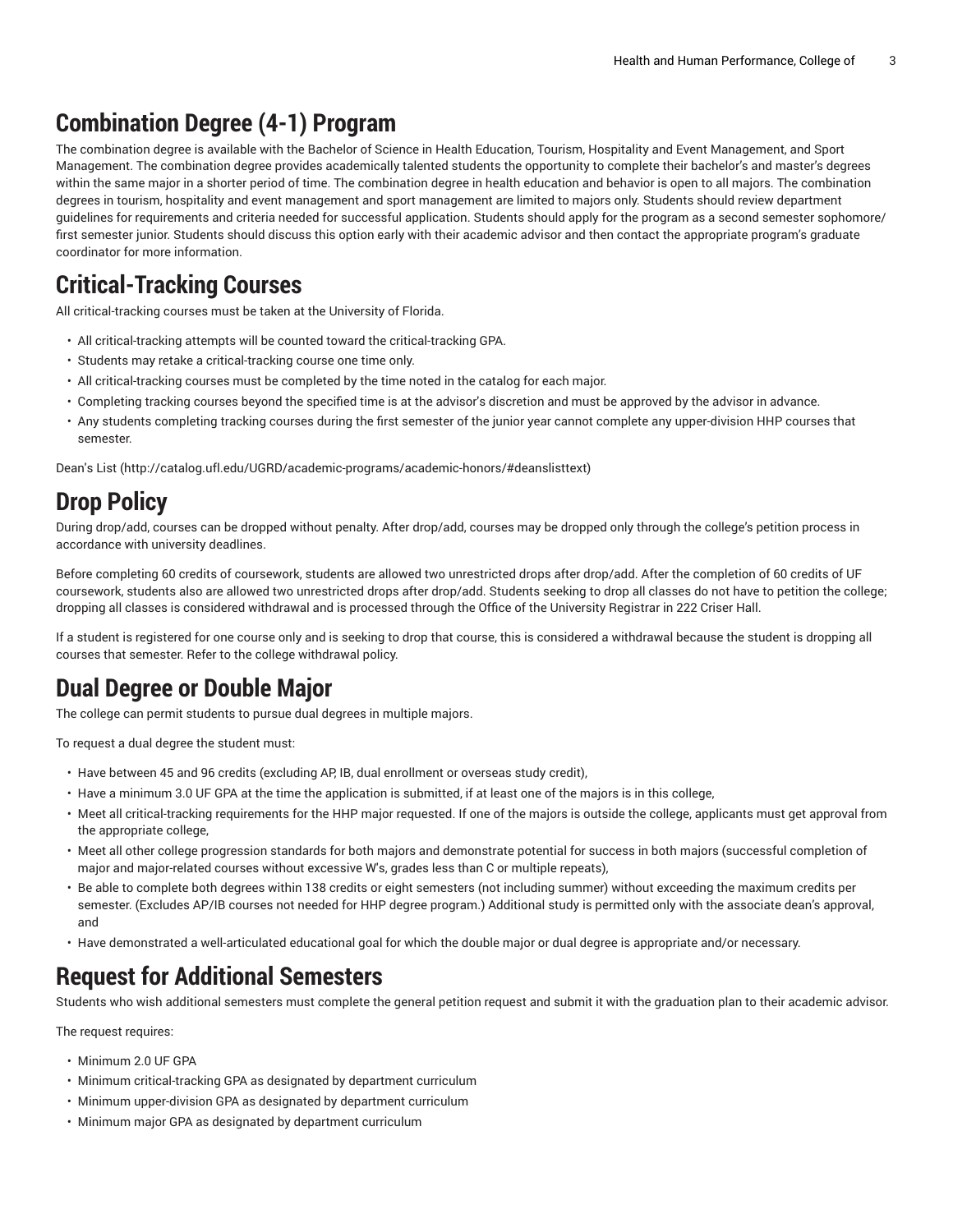# **First Aid and CPR**

Some HHP majors may require students to have current first aid, adult CPR and AED certification (American Red Cross or American Heart Association) at the time of registering for internship. Please refer to departmental guidelines for [internships \(http://hhp.ufl.edu/current-students/undergrad](http://hhp.ufl.edu/current-students/undergrad-students/internship-practicum/)[students/internship-practicum/](http://hhp.ufl.edu/current-students/undergrad-students/internship-practicum/)) or contact a departmental internship coordinator for more information.

# **Fresh Start Program**

This program is for former degree-seeking students who wish to return to the university after an absence of no fewer than five calendar years. During this absence the student should have engaged predominately in non-academic activities. Students who wish to apply under the Fresh Start Program should follow the UF guidelines.

[More](https://catalog.ufl.edu/UGRD/admission/readmission-university/#freshstart) Info [\(https://catalog.ufl.edu/UGRD/admission/readmission-university/#freshstart](https://catalog.ufl.edu/UGRD/admission/readmission-university/#freshstart))

# **Grade Appeals**

Any student in the college who feels their performance in a course has not been evaluated accurately should discuss any concerns with the instructor first. If the disagreement is not resolved, the student should consult the department chair, and if still unresolved, contact the associate dean for academic affairs.

The college is a strong supporter of the university's equal opportunity program. Any student who believes they have been discriminated against on the basis of race, color, religion, sex, disability, sexual orientation, age, or national origin should contact the associate dean for academic and student affairs.

# **Graduation Participation**

All requirements for the bachelor's degree must be completed successfully prior to graduation to participate in graduation ceremonies, including the successful completion of an internship, if required. The college will determine who is eligible to participate in the graduation ceremony. For more information about commencement ceremonies, please visit the office of [commencement \(https://commencement.ufl.edu/](https://commencement.ufl.edu/)) website.

# **Health Insurance**

All students must secure health insurance or a signed health insurance disclaimer before they begin their internship.

# **Honors**

The university offers three levels of honors at graduation: cum laude, magna cum laude and summa cum laude. [More](http://catalog.ufl.edu/UGRD/academic-advising/academic-honors/) Info [\(http://catalog.ufl.edu/UGRD/academic-advising/academic-honors/\)](http://catalog.ufl.edu/UGRD/academic-advising/academic-honors/)

Please note that:

- Transfer credits and S/U option credits are excluded.
- Postbaccalaureate students are not eligible for honors recognition.
- Honors recognition is printed on the university diploma.

Follow these guidelines when preparing an honors thesis:

- Submission of an undergraduate thesis to request graduation with magna cum laude or summa cum laude must reflect a high caliber of work.
- The thesis submission form should be secured to the thesis as the first page. This form must be completed with a typewriter or computer; handwritten forms will not be accepted.
- When completing the submission form, pay special attention to the *Key Words* entry, as these words will be used to index the thesis. Think of these words as instrumental in leading a potential reader to the thesis.
- The thesis should be stapled or secured with a binder clip. Binders and folders are discouraged, as they will be discarded when the thesis is filed on microfiche.
- Have the abstract reviewed for organization, content, grammar and spelling before submission.
- The abstract should begin with a definitive statement of the problem or project. The purpose, scope and limit of the thesis should be clearly delineated. Then, as concisely as possible, describe research methods and design, major findings, the significance of your work (if appropriate) and conclusions. The abstract should be 100-200 words.
- Students whose thesis involves *creative* work such as original fine art, music, writing, theatre, film or dance should describe process and production, indicating the forms of documentation on file as thesis materials.
- Type the abstract into the space allotted on the submission form.

Looking for help writing a thesis? The honors program recommends *Conquering Your Undergraduate Thesis* by Nataly Kogan. This book offers helpful and practical advice from fellow students and recent graduates.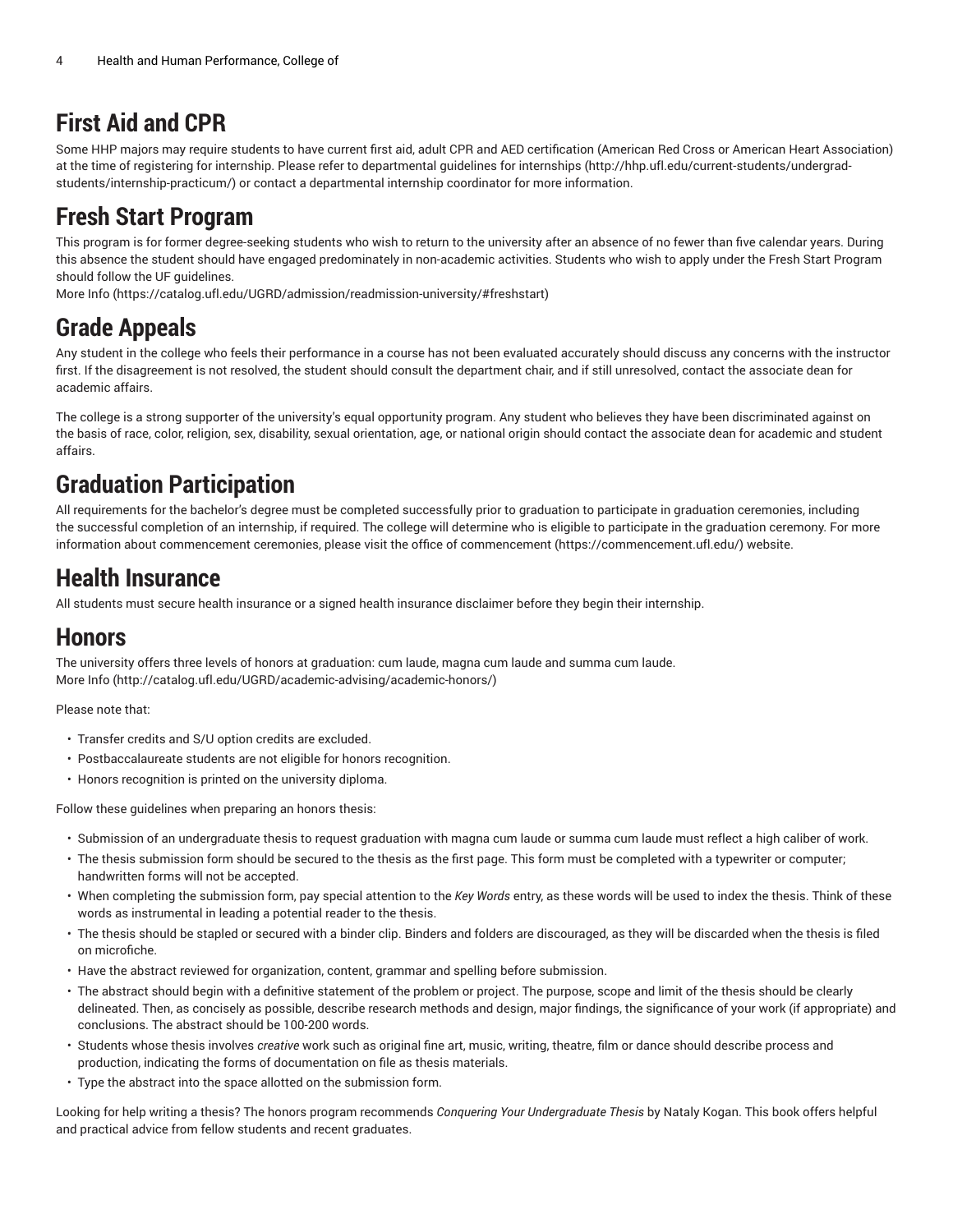HHP honors thesis submission deadlines: Honors thesis/graduation requirements are completed during the last one or two semesters at UF. The final thesis submission is due to the college's associate dean for academic affairs three days before the last day of classes. Refer to the departmental for process information found [here](http://hhp.ufl.edu/current-students/academic-advising/honors/) ([http://hhp.ufl.edu/current-students/academic-advising/honors/\)](http://hhp.ufl.edu/current-students/academic-advising/honors/).

#### **Incomplete Grades**

An incomplete grade may be assigned at the discretion of the instructor as an interim grade for a course in which the student has completed a major portion of the course with a passing grade, been unable to complete course requirements before the end of the term (e.g., before the final exam is taken) because of extenuating circumstances and obtained agreement from the instructor and arranged for resolution of the incomplete grade.

I grades are not to be used when the student is doing unsatisfactory work and the instructor wants to provide another chance to improve. Instructors are not *required to assign incomplete grades.*

The I grade arrangement should stipulate all conditions for completing the course and earning a letter grade, including a specific expiration date for the arrangement and designation of the grade to be assigned for incomplete work. I grade arrangements should be recorded on a standard contract form, kept in a file in the department's central office and monitored by staff, so that the appropriate grade changes will be made by the end of the following semester. This practice will be particularly useful if the instructor is on leave or has left UF permanently.

If make-up work requires classroom or laboratory attendance in a subsequent term, the student should not register for the course again.

Instead, the student must audit the course and pay course fees. Students who need to audit a course should be referred to the registrar's office to complete audit registration.

If the make-up work does not require classroom or laboratory attendance, the instructor and student should decide on an appropriate plan and deadline for completing the course.

When the course is completed or the arrangement has expired, the instructor will submit a change of grade to the Office of the University Registrar. An I grade should not be assigned to a student who never attended class; instead, instructors may assign a failing grade or no grade at all, which will result in assignment of N\*.

The only time a letter grade should be changed to an I is when the instructor made an error in the grade. For example, there is an I grade arrangement on file for the student, but the instructor forgot and recorded an E instead. The college will approve such grade changes only when clear instructor error has occurred and when the grade is submitted with a copy of the I grade arrangement, which must be dated prior to the final exam period for the course.

*These procedures cannot be used to repeat a course for a different grade.*

#### **Internships**

All students enrolled in the college must complete an experiential learning component. In most HHP majors, this is represented by a full-semester (6-12 credit) internship completed during the semester of expected graduation. Experiential learning requirements differ by major, please be sure to review your major's requirements for specific information. For majors where a full time internship is required this requirement is completed during the semester of expected graduation, after successful completion of all other required coursework (see below). Credits for this requirement are included in the credit total required for graduation.

Students are eligible to complete the internship semester if they have:

- **Successfully completed ALL courses** and are therefore eligible to graduate upon completion of the internship semester. This includes, but is not limited to, majors, minors/certificates, flex learning, general education, study abroad and prerequisites for graduate programs.
- Secured professional liability insurance
- UF upper-division cumulative, major and critical-tracking GPA of at least a 2.0, with no I, N or NG grades or flags.
- All grades posted to UF transcript two weeks before starting internship.
- Submitted all internship materials by the department deadlines and been approved by the department for internship.

Upon submission of the required application for internship (as determined by the department), an academic advisor will determine whether or not the student is academically eligible to complete the internship during the desired semester. For in-depth information regarding internships, please contact a department internship coordinator.

Students can only register and attempt to complete the practicum (if required by the major) and internship two times. If unable to complete successfully after two attempts, the student may be dismissed from the program.

#### **Liability Insurance**

All students must secure professional insurance before they begin their internship.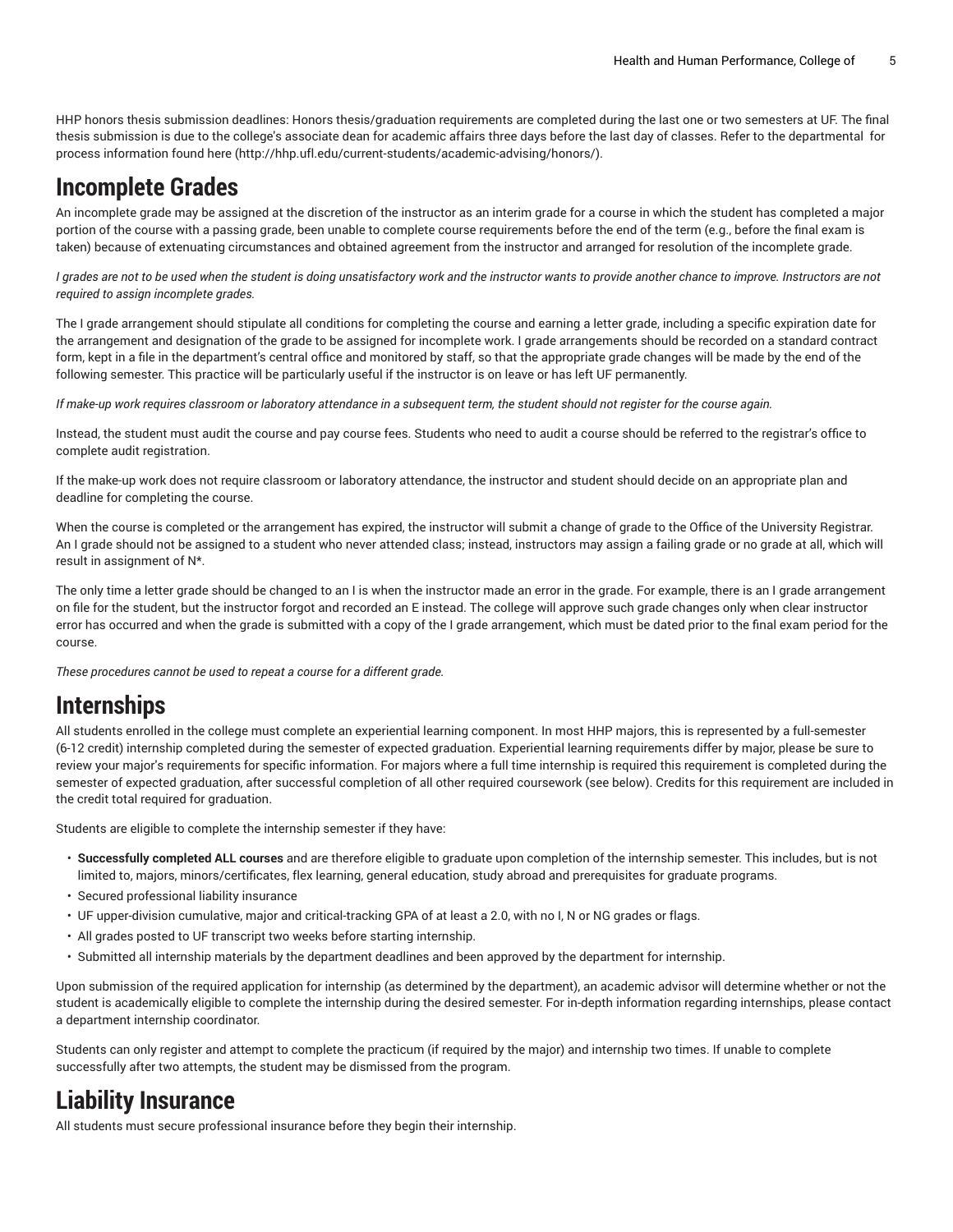#### **Maximum Credit Load**

UF policy allows a maximum of 18 credits; therefore, to exceed 18 credits, college policy requires students to have

- 3.0 GPA in all categories (e.g., UF GPA, critical-tracking GPA),
- One drop available, and
- Academic advisor approval

#### **Non-Degree Requests**

The college follows the university's Employee Education Program (EEP) policies. Non-degree enrollment is restricted to University of Florida employees during the fall and spring semesters only. For college credit and non-UF employees, enrollment is restricted to summer terms only. Non-degree enrollment is subject to the availability of faculty, space and facilities. No application for admission is required. [More](http://www.registrar.ufl.edu/forms.html) Info [\(http://www.registrar.ufl.edu/forms.html\)](http://www.registrar.ufl.edu/forms.html)

Undergraduate students who have been denied admission to UF for any term are not eligible for non-degree registration. Students who have previously attended UF in a degree-seeking status who did not subsequently earn a bachelor's degree are not eligible for non-degree registration.

Visiting Students Attending UF: Undergraduate students in good standing at another accredited collegiate institution can enroll full time at UF as nondegree transient students to complete work to transfer back to the parent institution. The university and this college do not allow transient students during the fall and spring semesters.

### **Petition Request**

Students who are petitioning a department or college policy must complete the general petition request and submit it along with all required documentation to an academic advisor.

The college's associate dean makes the final decision for graduation participation, internship eligibility, appeals of department petitions, change of major to the college and universal tracking transient course requests. These policies require petition review by an academic advisor, the department chair and/or department petitions committee or designated faculty member, and the college petitions committee. The associate dean for academic and student affairs or the college's academic affairs representative will notify the student of the outcome/decision.

Petitionable items at the department level include course substitutions, non-critical-tracking transient course requests, continuation in a major, department internship deadline, residency requirement and readmission to a major.

For all department-level petitions the academic advisor makes a decision or defers decision to the department chair and/or department petitions committee. If the academic advisor approves, no further action is needed by the department and the student is notified by the advisor. If the academic advisor denies or defers the petition, it is reviewed by the department petitions committee. If the department chair and/or department petitions committee reviews and approves the denied or deferred petition, the student will be notified of the decision by the academic advisor.

If the department chair and/or department petitions committee denies the petition, the student can appeal to the college petition committee. Regardless of a recommendation to approve or deny, the petition will be reviewed for final decision by the associate dean for academic and student affairs. The student will be notified of the decision by the associate dean or the college's authorized representative.

If the petition is denied at the college level the student may contact the UF Ombuds Office and/or submit a senate petition, if appropriate.

### **Postbaccalaureate Status**

The university limits the options for postbaccalaureate studies to

- Certificate program/state licensure
- Teacher certification
- Prerequisites for graduate study
- Distance learning

The college abides by the university's postbaccalaureate policy and therefore limits students to the above criteria. In addition, any student wishing to apply under item 3, prerequisites for graduate study, will be required to apply to a specific department, not the department that offers the course they wish to complete. For example: A student wishing to apply to the physical therapy graduate program who needs anatomy and physiology as prerequisites should apply to the College of Public Health and Health Professions as a postbaccalaureate student. [More](http://www.admissions.ufl.edu/grad/postbacc.html) Info [\(http://www.admissions.ufl.edu/grad/postbacc.html](http://www.admissions.ufl.edu/grad/postbacc.html))

#### **Prerequisite Coursework**

The state of Florida has determined that the prerequisite coursework required for a major in the state university system (SUS) will be the same for all SUS schools offering the major. Generally, and in most cases, meeting the prerequisites for admission will be sufficient to meet any course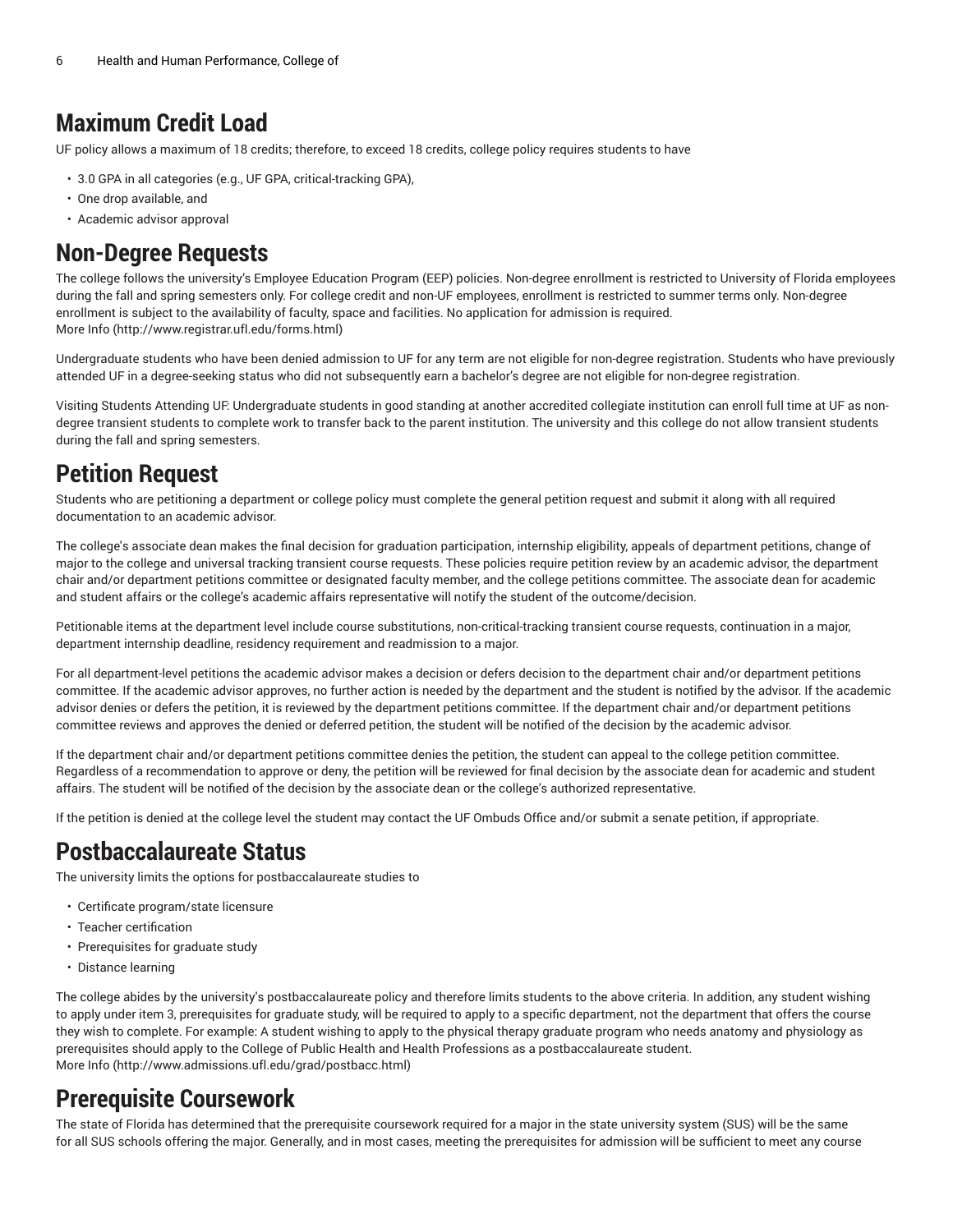prerequisites. UF students who follow the sequence of courses identified in the critical-tracking plan for their major will satisfy all course prerequisites for that major, provided they achieve the minimum grades required.

### **Progress toward Degree**

The college has identified specific performance standards to help students progress toward a degree.

To meet these standards, students must:

- Maintain a minimum 2.0 UF GPA
- Maintain the minimum critical-tracking GPA as designated by department curriculum
- Maintain the minimum upper-division GPA as designated by department curriculum
- Maintain the minimum major GPA as designated by department curriculum
- Complete the degree within 138 credits or 8 semesters (not including summer) without exceeding the maximum credits per semester (excludes AP/IB courses not needed for HHP degree program).

#### **Request for Fifth Year**

Students who wish to receive a fifth year must complete the general petition request and submit it to their academic advisor along with a graduation plan.

Students also must:

- Maintain a minimum 2.0 UF GPA
- Maintain the minimum critical-tracking GPA as designated by department curriculum
- Maintain the minimum upper-division GPA as designated by department curriculum
- Maintain the minimum major GPA as designated by department curriculum

#### **Readmission**

To be considered for readmission to the College of Health and Human Performance, students must have a:

- 2.0 UF GPA
- 2.0 critical-tracking GPA, and
- Upper-division GPA as determined by the department/major.

Students who have been dismissed and/or on academic probation (with deficit points) will not be considered for readmission. Readmission is not automatic or guaranteed. In addition to the UF readmission application, applicants must also complete the college's letter of intent.

### **Student Responsibility**

Each student is responsible for registering for and completing the proper courses and for fulfilling all requirements for a degree. The student's advisor will help and counsel, but the student must take the initiative and assume responsibility for meeting all requirements.

Course requirements for each major have been determined and approved by department faculty. The student's program of study is subject to the approval of an advisor in the major.

To make informed decisions and fulfill personal goals, students must take a responsible and active role in their own advising. More specifically, students must:

#### **Knowledge**

- Understand the university's and college's academic requirements
- Understand the requirements for the major and minor
- Be familiar with general university academic and behavioral policies, and
- Have a sense of academic and career interests, learning strengths and weaknesses and educational needs.

#### **Behavior**

- Meet as needed with advisor
- Come to appointments on time
- Register in a timely fashion
- Follow through with registration, drop/add and withdrawals in a timely fashion
- Review audit regularly
- Check communication regularly, using a UFL email account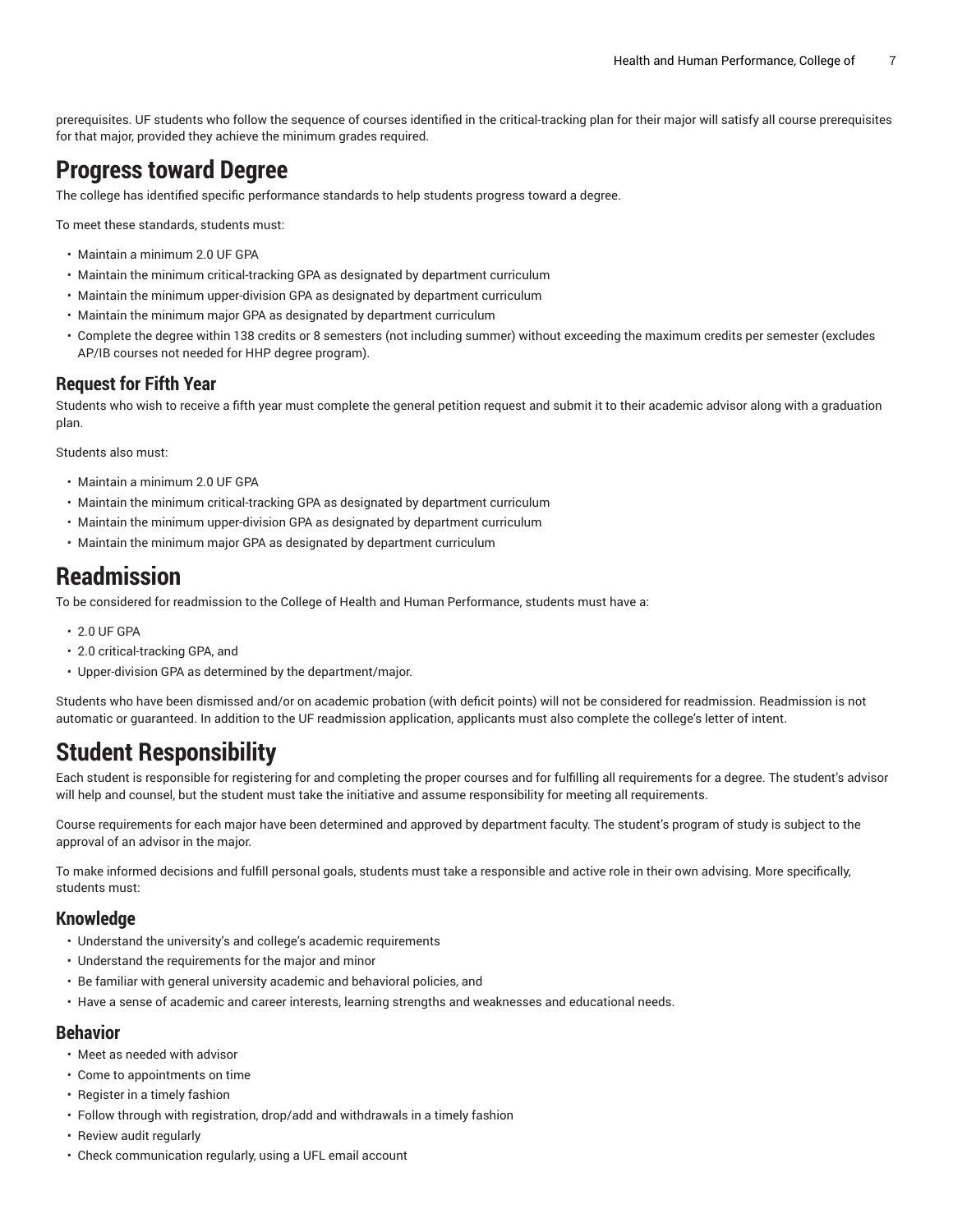- Respond to communication in a timely fashion, and
- Be an effective self-advocate.

#### **Dispositions**

- Work cooperatively
- Be open to new ideas and be willing to explore curricular options
- Be interested in and dedicated to the major, and
- Believe in the value of responsibility and accountability.

# **Study Abroad**

The College of Health and Human Performance encourages students in good standing to study abroad. Students are required to meet with an academic advisor regarding degree requirements prior to registering for any study abroad program.

Students wishing to study abroad must:

- Be in good standing with a minimum 2.5 UF GPA (Students cannot be on academic contract nor under conditional admission.)
- Have completed non-UF study abroad courses prior to term 7
- Be in residence at UF for the last 30 credits. This applies to transient (non-UF, credit earning) programs.
- Not delay or extend the UF timeframe of eight terms, excluding summer, for degree completion
- Have transcripts posted to UF before being cleared for internship.

# **S/U Option**

Students are not permitted to complete required courses using the S/U option. However, courses that are not required for degree certification can be completed using the S/U option. Students choosing to complete a course with the S/U option are required to follow UF policy and deadlines. [More](http://catalog.ufl.edu/UGRD/academic-regulations/grades-grading-policies/) Info [\(http://catalog.ufl.edu/UGRD/academic-regulations/grades-grading-policies/\)](http://catalog.ufl.edu/UGRD/academic-regulations/grades-grading-policies/)

# **Transfer or Flexible Learning Credit**

Transfer and/or flexible learning course credit may be allowed even if taken after the student has been admitted to the major. These courses must be approved in advance by the academic advisor. Students are discouraged from taking such courses after 60 credits. As per UF policy, no more than six credits of flexible learning credit and/or a maximum of 60 credits of community college academic credit can apply toward a UF degree. In general, these courses are recorded on the transcript and can be used to meet core curriculum requirements if approved in advance by the department. Flexible learning and extension course credit are excluded from honors GPA calculation for the College of Health and Human Performance and will not be used to determine Dean's List GPA.

# **Transfer Students**

For application information, all transfer students should refer to the admission as a transfer section. Within space and fiscal limitations, applicants from other institutions who have satisfied minimum requirements will be considered for admission at the junior level. [More](http://catalog.ufl.edu/UGRD/admission/#transferstudentstext) Info [\(http://catalog.ufl.edu/UGRD/admission/#transferstudentstext\)](http://catalog.ufl.edu/UGRD/admission/#transferstudentstext)

Florida state college applicants to the College of Health and Human Performance must complete an Associate of Arts degree and meet all university and college-specific requirements. Admission evaluation factors include:

- academic record,
- cumulative grade point average,
- performance in critical-tracking courses,
- extent to which the applicant exceeds minimum requirements, and
- achievements and career goals as stated in the letter of intent.

The admission review process is a holistic review of the applicant's overall record and potential in the chosen academic field. Students who complete preprofessional courses outside the state system (students who attend out-of-state, private and/or international institutions) must submit course descriptions to the department advisor.

In addition to the UF transfer application, applicants must also complete the college's **letter of intent**. Transfer admission is limited and extremely competitive. Priority will be given to applicants who have completed an A.A. degree from a Florida public college, per the state of Florida articulation agreement.

The college accepts residential transfer students during the fall and spring semesters only. UF Online transfer students can apply during fall, spring and summer semesters.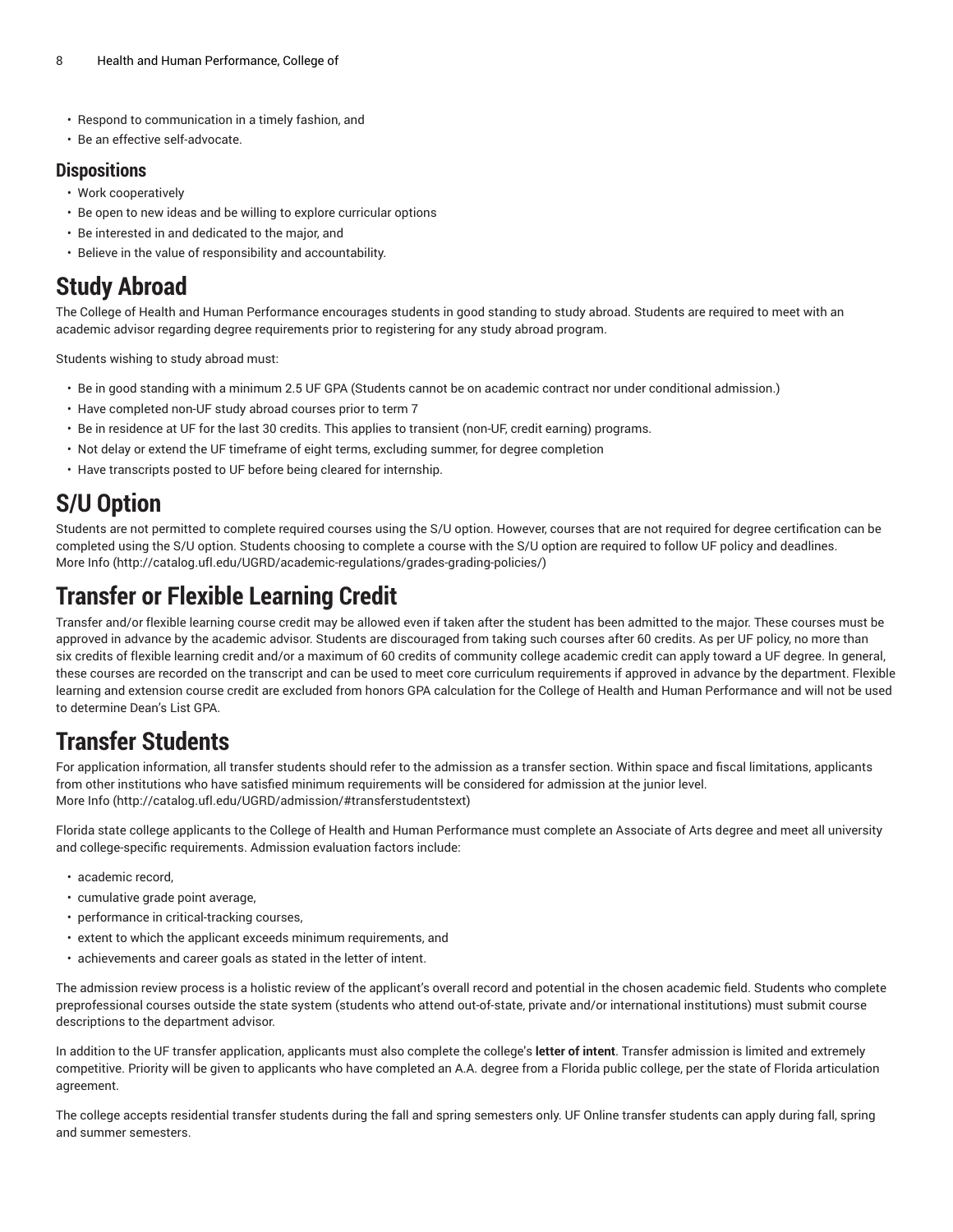### **Transient Request**

Upper-division coursework taken as a transient student is discouraged and approvals will be at the discretion of the department. Students wishing to complete work at another institution must submit the college transient request and be approved by an advisor in advance of taking the course. After being approved at the college level, students may complete the UF transient request at [Florida Shines](https://www.floridashines.org/succeed-in-college/take-a-course-at-another-school/) [\(https://www.floridashines.org/succeed-in](https://www.floridashines.org/succeed-in-college/take-a-course-at-another-school/)[college/take-a-course-at-another-school/\)](https://www.floridashines.org/succeed-in-college/take-a-course-at-another-school/).

[More](http://www.flvc.org/flvc/portal/Home_Page/Student%20Services/College_Transfer_Center/Transient_Student_Admission_Application/!ut/p/c5/04_SB8K8xLLM9MSSzPy8xBz9CP0os3iDEEtPfx9TQwOLABdDA093dw8vA29nQ09jM30_j_zcVP2CbEdFAG9ejWE!/dl3/d3/L2dJQSEvUUt3QS9ZQnZ3LzZfMFQ5/) Info [\(http://www.flvc.org/flvc/portal/Home\\_Page/Student%20Services/College\\_Transfer\\_Center/Transient\\_Student\\_Admission\\_Application/!](http://www.flvc.org/flvc/portal/Home_Page/Student%20Services/College_Transfer_Center/Transient_Student_Admission_Application/!ut/p/c5/04_SB8K8xLLM9MSSzPy8xBz9CP0os3iDEEtPfx9TQwOLABdDA093dw8vA29nQ09jM30_j_zcVP2CbEdFAG9ejWE!/dl3/d3/L2dJQSEvUUt3QS9ZQnZ3LzZfMFQ5/) [ut/p/c5/04\\_SB8K8xLLM9MSSzPy8xBz9CP0os3iDEEtPfx9TQwOLABdDA093dw8vA29nQ09jM30\\_j\\_zcVP2CbEdFAG9ejWE!/dl3/d3/](http://www.flvc.org/flvc/portal/Home_Page/Student%20Services/College_Transfer_Center/Transient_Student_Admission_Application/!ut/p/c5/04_SB8K8xLLM9MSSzPy8xBz9CP0os3iDEEtPfx9TQwOLABdDA093dw8vA29nQ09jM30_j_zcVP2CbEdFAG9ejWE!/dl3/d3/L2dJQSEvUUt3QS9ZQnZ3LzZfMFQ5/) [L2dJQSEvUUt3QS9ZQnZ3LzZfMFQ5/\)](http://www.flvc.org/flvc/portal/Home_Page/Student%20Services/College_Transfer_Center/Transient_Student_Admission_Application/!ut/p/c5/04_SB8K8xLLM9MSSzPy8xBz9CP0os3iDEEtPfx9TQwOLABdDA093dw8vA29nQ09jM30_j_zcVP2CbEdFAG9ejWE!/dl3/d3/L2dJQSEvUUt3QS9ZQnZ3LzZfMFQ5/)

### **Withdrawal Policy**

An HHP student who withdraws from the university a second time, with a registration of more than one course that semester, will be placed on college probation. Probation terms will be determined by the advisor working with the student.

#### **Degree Requirements**

#### **Successful Progress Toward a Degree**

The college has identified specific performance standards to help students complete degree requirements. Successfully meeting these standards will enable students to continue in the major and to graduate in a timely manner.

In those cases where the grade point average or grade in a preprofessional requirement is higher for the major or specialization than for the college, the major/specialization requirement takes precedence.

Students who do not meet performance standards will have to meet with an academic advisor to determine an appropriate course of action. Failure to meet the performance standards will result in a registration hold.

[Graduating with Honors](http://hhp.ufl.edu/current-students/academic-advising/honors/) [\(http://hhp.ufl.edu/current-students/academic-advising/honors/](http://hhp.ufl.edu/current-students/academic-advising/honors/))

#### **Programs**

#### **MAJORS**

- Applied Physiology and Kinesiology
- Combination Degrees
- Health Education and Behavior
- Sport Management
- Tourism, Hospitality and Event Management
- Tourism, Hospitality and Event Management UF Online

#### **MINORS**

- Event Management Minor
- Event Management Minor UF Online
- Health Promotion Minor

#### **CERTIFICATES**

- Artificial Intelligence and Data Analytics in Tourism, Hospitality and Event Management Certificate
- Sport Management Certificate

### **UF ONLINE MAJORS**

- Health Education and Behavior | Community Health Promotion UF Online
- Sport Management UF Online
- Tourism, Hospitality and Event Management UF Online

### **UF ONLINE MINORS**

- Event Management Minor UF Online
- Health Promotion Minor UF Online